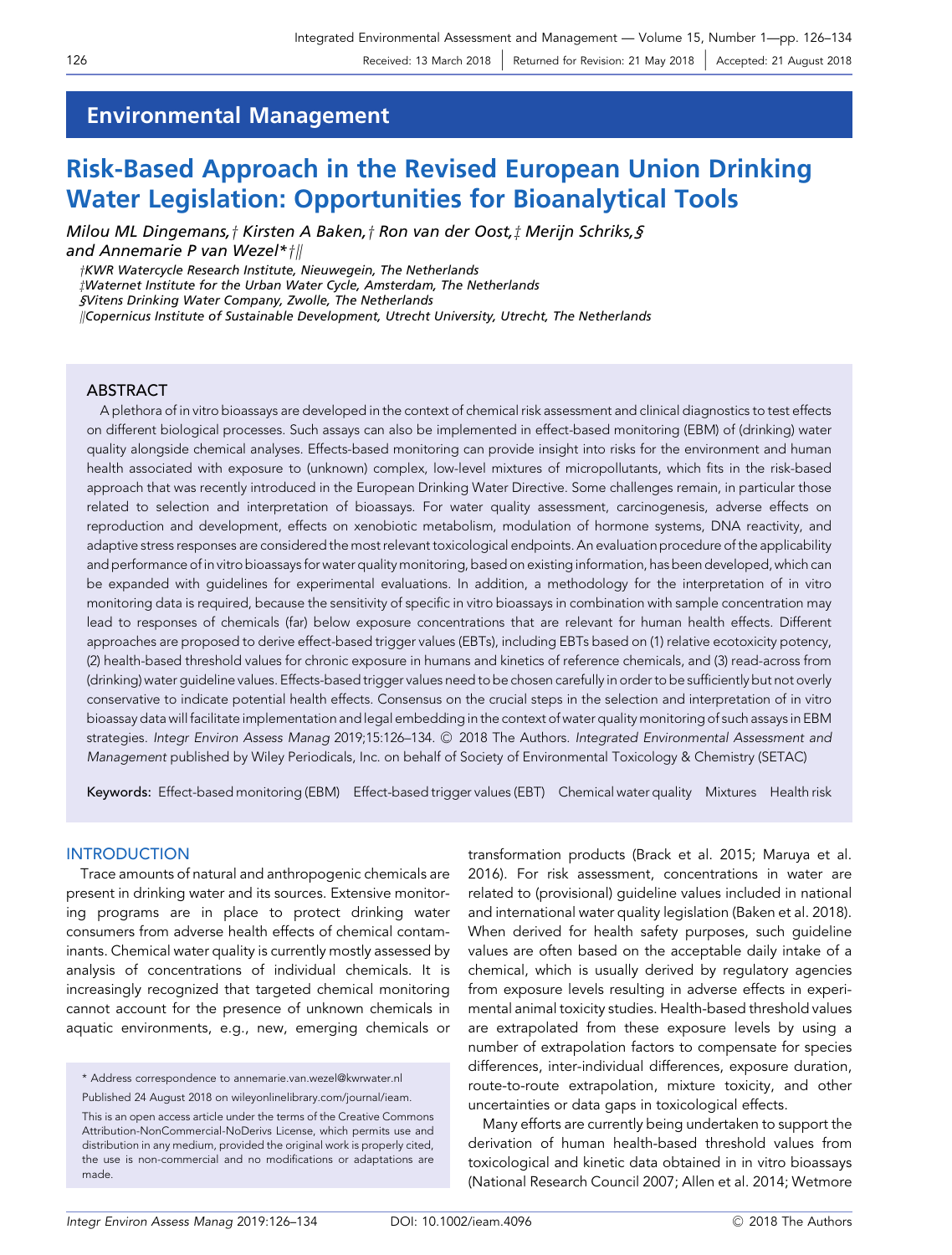et al. 2015; Bell et al. 2018). Initiatives are developed to include such effect-based tools in (drinking) water quality monitoring programs in a complementary manner to target chemical analyses. As chemicals cause a wide range of biological effects and most bioassays only respond to chemicals with a particular mechanism of action, a test battery of bioassays covering a range of endpoints commonly responsive to drinking water is needed to monitor water quality. In the Netherlands, bioanalytical tools are already in use at some water utilities, mainly those that abstract surface water for drinking water production. In vitro bioassays have been demonstrated to be sufficiently sensitive to detect the effects of chemicals, in some cases below the detection limits of chemical analyses (e.g., Chapman et al. 2011). When chemical identification is challenging, in vitro bioassay responses of water samples with known origin but unknown composition may give insight in the presence of (emerging) chemicals with certain biological activities. Another advantage over substance-specific monitoring is that bioassays measure the complete effect of the low-level mixture of chemicals present, which may be different than the combined effects of the individual micropollutants. While the concentrations of individual chemicals may be below guideline values, it cannot be excluded that an effect is caused by unintentional mixtures of many chemicals at low concentrations (Silva et al. 2002).

Parallel chemical analysis, e.g., using nontarget highresolution mass spectrometry (Hollender et al. 2017), prevents (new) chemicals that do not give a response in the selected in vitro bioassays from being overlooked. The complementary contributions of both analyses for human health risk assessment have been demonstrated in several case studies on water treatment efficiency and the chemical quality of drinking water (Pablos et al. 2009; Zegura et al. 2009; Macova et al. 2010; Schriks et al. 2010; Kienle et al. 2011; Macova et al. 2011; Conley et al. 2017; Vughs et al. 2018). This paper describes the state of the art of the different crucial steps that are required for the selection, implementation, and interpretation of in vitro bioassays as bioanalytical tools in effect-based water quality monitoring. A number of possible future developments and recommendations for efforts needed for the successful implementation of in vitro bioassays for water quality monitoring are presented.

## SELECTION OF EFFECT-BASED TOOLS

At sufficiently high levels, exposure to chemicals may result in various biological effects on cells and molecules that may ultimately result in adverse effects. Depending on the route of exposure and types of effects, different organ or physiological systems may be affected. In the scientific field of toxicology, such relationships between the interaction of a chemical on a cellular target and the key events that are triggered on organ or organism level are described in toxicity pathways and adverse outcome pathways (Ankley et al. 2010; Vinken 2013; Villeneuve et al. 2014). Toxic effects can be investigated in different types of biological systems, ranging from isolated biological molecules such as enzymes or receptors, to intact organisms or even populations. A chemical can only activate a toxicity pathway if the involved molecular and cellular entities are present in the exposed organism or test system. Chemicals may activate multiple toxicity pathways simultaneously. The activation of a toxicity pathway depends on the exposure level, exposure duration, and timing of exposure, for example during sensitive windows in development.

A wide range of mode-of-action categories has been observed for water-relevant chemicals (Busch et al. 2016). Responses of water concentrates (extracts) in bioassays can be used as indicators for the presence of particular (groups of) chemicals that may cause adverse health effects. For rapid screening of potential toxicological effects of chemicals in water, in vitro (for example reporter gene) and small-scale in vivo (such as algae, daphnids, and fish embryos) models are preferred over testing in large intact organisms (in vivo) (e.g., Escher and Leusch 2011; Hamers et al. 2013; Leusch and Snyder 2015; Prasse et al. 2015; Wernersson et al. 2015). In vitro and small-scale in vivo assays are preferred over in vivo studies because of cost and time efficiency, because smaller sample volumes are sufficient, and because in vitro assays give information on specific toxicity pathways (National Research Council 2007). Because there are many in vitro bioassays available (Richard et al. 2016) that can be used to test effects on different biological processes in different types of models (e.g., cells from different organs or species), it is necessary to select the most relevant set of bioassays for water quality monitoring. Although a broad selection of toxic endpoints will gain a more complete picture of possible effects of unexpected or unknown chemicals (Escher and Leusch 2011), time and cost-effectiveness should also be included in these considerations.

In the European Union (EU) Seventh Framework Programme (FP7) DEMEAU project, the most relevant modes of action and corresponding toxicological endpoints for application in drinking water and its sources were selected on the bioactivity of chemicals present in different types of water samples in available high-throughput bioassays, as indicated by a large interlaboratory study using 103 different in vitro bioassays studying a broad range of toxicity pathways (Escher et al. 2014; Table 1). This study demonstrated that the most responsive toxicity pathways were related to xenobiotic metabolism, modulation of hormone systems, reactivity, and adaptive stress responses. Although endocrine effects in this study were mainly induced by (treated) wastewater and storm water (residential run off), other studies demonstrated hormone system–related responses induced by drinking water (Conley et al. 2017; Van Zijl et al. 2017; Shi et al. 2018). Both endocrine disruption and DNA reactivity may underlie carcinogenesis and be related to reproduction and developmental effects, health effects with considerable impact on quality of life (GBD 2016 DALYs and HALE Collaborators 2017).

New endpoints of interest (such as sensitive endpoints for developmental toxicity, neurotoxicity, or immunotoxicity; Health Council of the Netherlands 2014) or detection of emerging chemicals with alternative mechanisms of action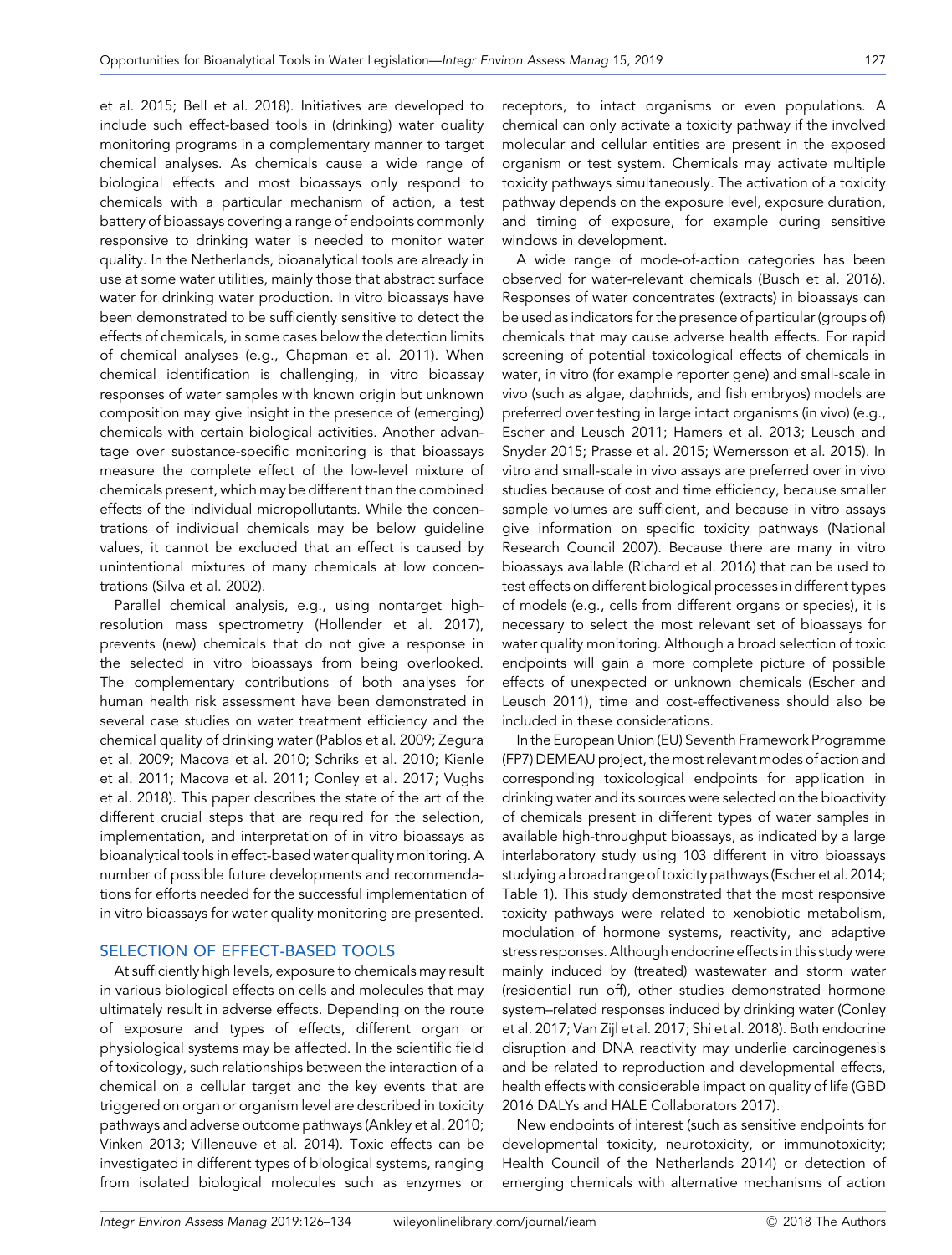DEMEAU report (Schriks et al. 2015).

| Health effects                                | Toxicity mechanism                                                                     |
|-----------------------------------------------|----------------------------------------------------------------------------------------|
| <b>Xenobiotic</b><br>metabolism               | pregnane x receptor activation                                                         |
|                                               | aryl hydrocarbon receptor activation                                                   |
| Modulation of<br>hormone<br>systems           | estrogenicity                                                                          |
|                                               | antiandrogenicity                                                                      |
|                                               | glucocorticoid activity                                                                |
| Reactivity                                    | gene mutation                                                                          |
|                                               | chromosomal mutation                                                                   |
|                                               | DNA damage response                                                                    |
| Adaptive stress<br>responses                  | endoplasmic reticulum stress                                                           |
|                                               | heat shock                                                                             |
|                                               | hypoxia                                                                                |
|                                               | inflammation                                                                           |
|                                               | metal stress                                                                           |
|                                               | oxidative stress                                                                       |
| Reproductive and<br>developmental<br>toxicity | preimplantation toxicity                                                               |
|                                               | nonmechanistic assays (in vivo) including<br>early life stages                         |
|                                               | mechanistic assays to be included (several<br>in early research and development stage) |
| Neurotoxicity                                 | most relevant mechanisms to be<br>determined                                           |
| Immunotoxicity                                | most relevant mechanisms to be<br>determined                                           |

may urge expansion of the in vitro bioassay battery. To choose the most useful candidate bioassays for testing potential risks for a particular health effect or related mechanisms, a scoring matrix has been designed in the DEMEAU project to evaluate bioassays for their applicability and performance (Schriks et al. 2015). The scores are based on information obtained from scientific literature, bioassay suppliers, or expert judgment. Bioassays for the prioritized health effects (Table 1) were scored and ranked. It should be noted that new information on technical specifications and applications of specific assays may (have) become available, which urges periodic updates of the scores. Also, if desired, more emphasis may be placed on specific parameters in the scoring methodology. It was also observed that in vitro bioassays to study potential effects on neurotoxicity, immunotoxicity, reproduction, and development that fulfill the criteria for applicability and performance are scarce. Current developments and innovations in these particular fields are of interest for water quality monitoring.

Both mechanistic (in vitro) bioassays and nonspecific assays (in vivo) can be used to study such potential effects. Because of the complexity of intact organisms, including early life stages, in vivo assays allow a simultaneous evaluation of (the chemical effect on) many different physiological processes. An example is the use of the fish embryo toxicity assay (Zhang et al. 2017). Although application of mechanistic in vitro bioassays may be more feasible in a monitoring context, they can only detect specific endpoints related to neurotoxicity, immunotoxicity, reproduction, and development, while other effects potentially contributing to such health outcomes may not be detected if nonspecific (in vivo) assays are not included. In addition to the scoring of individual test systems, another consideration in the selection of in vitro bioassays for effect-based water quality monitoring is that the use of a set of similar bioassays (for different endpoints) improves efficiency and quality control. The eventual bioassay panel should cover the various types of toxic action (i.e., nonspecific, specific, and reactive toxicity), be cost-effective in terms of equipment and consumables, and include in vitro bioassays that perform well and can be implemented without high-tech laboratory requirements or specialist knowledge (Van der Oost et al. 2017a).

### EMPIRICAL EVALUATION OF A CANDIDATE BIOASSAY

A particular bioassay can be selected as a candidate bioassay for EBM on the basis of its coverage of a relevant toxicity mechanism and appropriate performance and ease of use based on available information in literature and from providers. Another selection reason could be to replace another assay that measures comparable endpoints. Such a candidate bioassay should be empirically evaluated for the specific application. Aspects to assess for such evaluations include sensitivity and reproducibility for effects of realistic environmental mixtures of chemicals in low concentrations. It needs to be established whether the candidate bioassay is compatible to test the effects of realistic low-level mixtures in (concentrated) water extracts without interference of matrix effects, and if the sensitivity of the bioassay is sufficient to detect possible effects of chemicals at concentrations present in drinking water and its sources. For example, a recent study by Leusch et al. (2017) has demonstrated that the sensitivity of in vitro bioassays for endocrine activity ranges widely. Available bioassays have sufficient sensitivity for androgenic and estrogenic activity in drinking water. The sensitivity of assays for progestagenic and glucocorticoid activity is lower but still suitable to detect activity in surface and waste water. Sensitivity is even less for assays to detect thyroid activity, and there is no standardization in the methods used to test antagonistic activity.

Concentration-dependent effects of relevant chemicals at relevant exposure concentrations can be used to confirm a causal relationship between the exposure and an effect (Fedak et al. 2015). It is critical that complete dose responses are pursued in these evaluations to allow concentrationresponse curve fitting from which the minimum concentration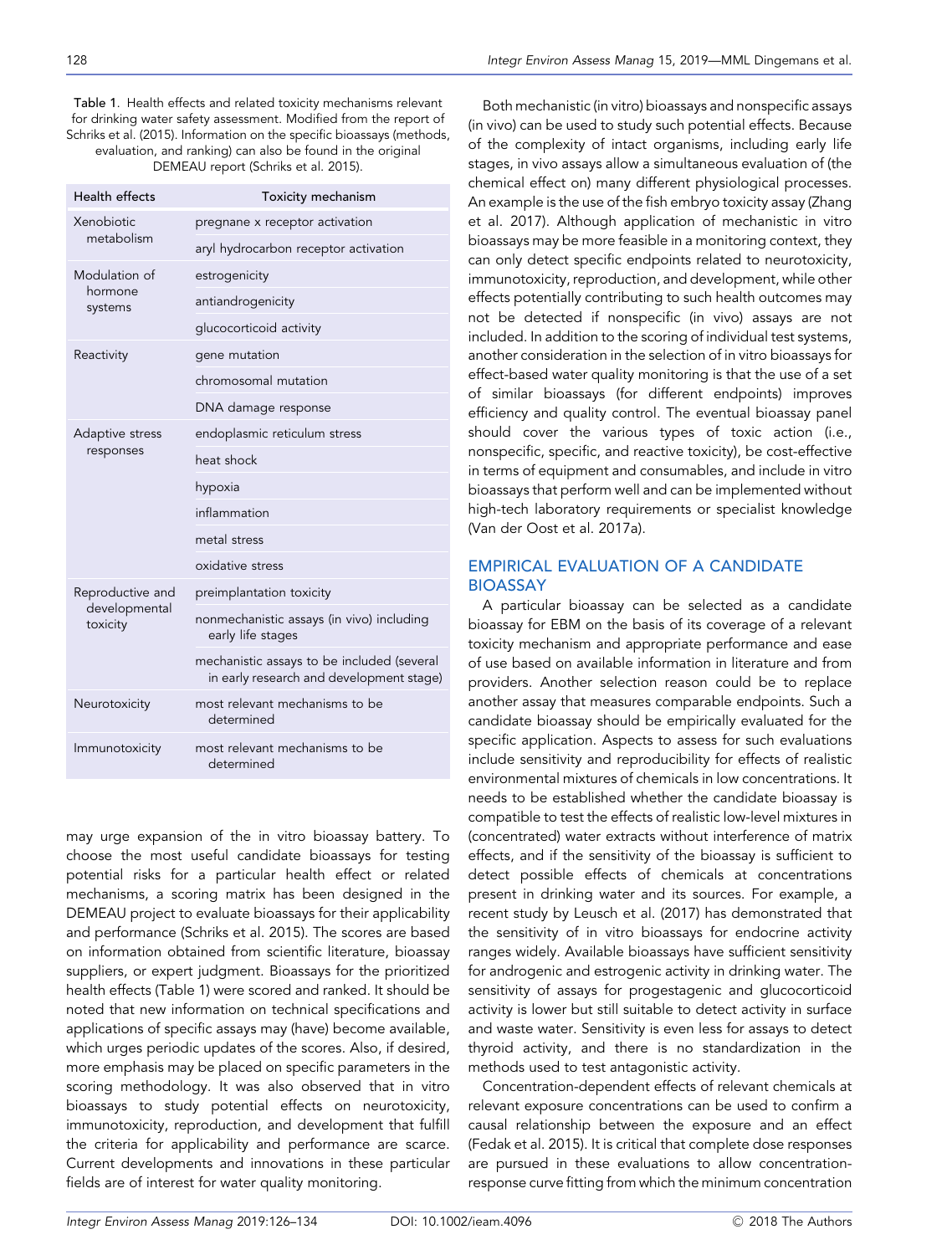of a chemical that can be detected in the assays can be interpolated. The comparison of effective concentrations of target chemicals in a particular assay to those in other bioassays for the same or other endpoints may also be used to prioritize bioassays for drinking water quality. Varying deviations between freely dissolved (bioavailable) concentration and nominal concentration depending on in vitro bioassay format (e.g., medium constituents) may explain differences in sensitivity between in vitro bioassays (Fischer et al. 2017), and this aspect should be included in the evaluation of in vitro bioassays. It may be possible to establish a standard protocol to determine the sensitivity of individual in vitro bioassays to detect effects of (relevant) regulated chemicals at their respective guideline values. Including a list of reference chemicals (e.g., based on the list included in the report by Busch et al. [2016]) and their expected mode of action can aid in the comparison between in vitro bioassays.

The evaluation of an in vitro bioassay should also include an assessment of the intra- and interday variability in in vitro bioassay results. Such an analysis, using environmentally relevant mixtures of estrogenic compounds, was performed for a set of in vitro bioassays for estrogenicity, demonstrating differences in precision and repeatability (Kunz et al. 2017). As soon as the usefulness of an in vitro bioassay for EBM is established on the criteria described above (in an order that suits the urgency of information needed to draw such a conclusion), harmonized standard procedures can further improve reproducibility. For several bioassays it has already been demonstrated that comparable results can be achieved in interlaboratory studies (Escher et al. 2014; Mehinto et al. 2015; Di Paolo et al. 2016).

#### EFFECT-BASED TRIGGER VALUES (EBTs)

Because of the high sensitivity of in vitro bioassays, responses can be expected (far) below exposure concentrations that are relevant for potential effects on human health. When responses of water samples with unknown composition are observed above the level of quantification (e.g., a significant difference from the negative control), EBTs are needed to establish whether the response observed in a bioassay may be linked to a potential adverse health outcome. It is critical that EBTs are sufficiently conservative to serve as indicators of potential health effects but are not overly conservative to prevent unnecessary studies that are conducted to investigate further if preventive or remediating actions are needed. A number of different strategies to derive EBTs are proposed, either based on human health-related threshold and guideline values or on ecotoxicity data. Effectbased trigger values can differ between bioassays for the same mechanism of action owing to differences in sensitivity and bioassay-specific relative potencies.

In the approach by Brand et al. (2013), EBTs are based on health-based threshold values for chronic exposure in humans but are corrected for bioavailability based on absorption from the gastrointestinal tract and protein binding in blood by using realistic worst-case kinetic factors (derived from literature or estimated with in silico tools) and exposure assumptions. Effect-based trigger values were derived for a number of chemical-activated luciferase gene expression (CALUX) bioassays for endocrine activity expressed as equivalents of a reference compound. The acceptable daily intake (ADI) of the reference chemical of the CALUX assay of interest was corrected for bioavailability by multiplying with the estimated oral bioavailable fraction, which passes the intestinal transport barriers and escapes first-pass metabolism by the intestine and liver. A correction also was applied for the free internal concentration by multiplying with the fraction unbound to plasma proteins. The resulting internal ADI of the reference chemical was used to calculate the safe external (oral) equivalent exposure to water-relevant chemicals with the same endocrine activity, by dividing by the highest observed values for oral bioavailable fraction and fraction unbound to plasma proteins in the relevant set of chemicals. In cases where no ADI was available for the reference chemical, the ADI of another relevant chemical was used and corrected based on the respective relative potency in the assay. The safe external equivalent exposure was used to calculate the EBT in equivalents of the reference chemical, by multiplying with average body weight, dividing by average water consumption, and taking the default allocation factor for drinking water into account.

Escher et al. (2015) proposed a read-across approach in EBTs that is based on existing water quality guidelines. Effect concentrations in bioassays are matched to existing chemical guideline values and the relevant reference chemicals. Effect concentrations in bioassays and guidance values were collected for regulated chemicals. Relevant chemicals were selected on the basis of their effect concentrations within an order of magnitude of the guideline values. Relative effect potencies (REPs) in the bioassay were used to convert guideline values to bioanalytical equivalents (BEQs), and these were included in cumulative distributions per bioassay. The fifth percentile in the distribution was selected as the EBT BEQ for that assay. By directly relating regulatory quideline values to EBTs based on effective concentrations of the regulated chemicals (not necessarily with causal physiological relationships), in vitro bioassays are used as an analytical tool to detect combined effects of complex low-level mixtures in water.

Effect-based trigger values have also been derived for ecological risks. Although these may seem less relevant for drinking water, ecological risks in sources for drinking water production may be considered as an early warning system. This is in line with the OneHealth paradigm, an interdisciplinary effort to attain optimal health for people, animals, and the environment. With this paradigm, bioassay data could be used both to protect human and environmental health, and data by water managers and drinking water utilities can be shared. Moreover, certain approaches to derive ecological EBT may be adapted to derive EBTs for potential human health risks. Based on the assumption that responses in in vitro bioassays for estrogenicity are caused by a limited number of active chemicals, assay-specific safe concentrations of estrogen equivalents have been derived directly with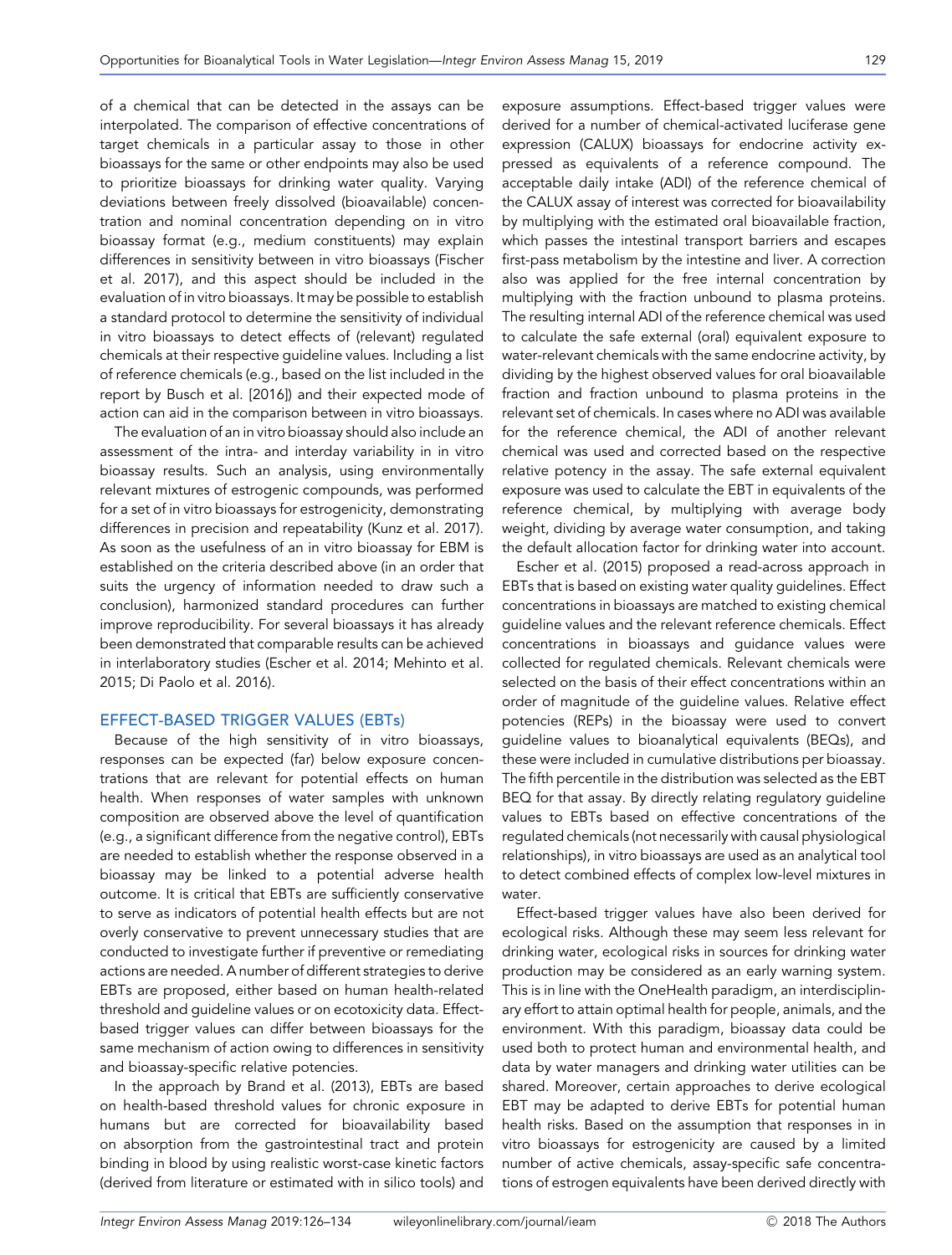the environmental quality standards of these chemicals (Jarošová et al. 2014; Kunz et al. 2015). This method cannot be applied on bioassays with "promiscuous" endpoints, i.e., with many different chemicals causing a response. Escher et al. (2018) proposed an approach to derive EBTs from European environmental quality standards (EQS) for a large number of bioassays, by including additional mixture considerations for the "promiscuous" endpoints. The derived tentative EBTs were compared with observed environmental effects. It is assumed that these EBTs are also protective for human health because EU EQS are generally much lower than drinking water guidelines.

Environmental EBTs were derived by van der Oost et al. (2017a) for a number of in vitro bioassays that are included in the Smart Integrated Monitoring (SIMONI) strategy, which is part of the conceptual framework of the Ecological Key Factors for the ecological assessment of water quality issues. For unknown mixtures in water samples, the BEQ can be experimentally determined by investigating which amount of a reference compound causes the same effect in this bioassay. To this aim, a concentration-response curve of the reference chemical should always be measured in parallel to the uncharacterized samples. To interpret whether the BEQ of such an unknown mixture indicates an environmental health hazard, EBT BEQs were derived for each in vitro bioassay on the responses (and relative potencies) of a reference chemical and other relevant chemicals. The relative potencies of these chemicals in the bioassay of interest were used to calculate toxic equivalents for observed in vivo ecotoxic effects found in literature. A BEQ value representing an exposure situation that will negatively affect at most 5% of the species in an ecosystem (HC5 BEQ) was derived from species-sensitivity distributions performed with toxicity data for a specific group of chemicals converted to BEQ values. The derived EBTs were also benchmarked to bioassay responses measured for water from ecologically clean sites in the Netherlands, to ensure that a realistic EBT BEQ above this background BEQ was derived. A variant of this approach, based on toxicity data, possibly with the inclusion of biokinetic parameters, could also be developed in the near future to estimate effects on human health.

Different parameters are used for the calculation of EBTs in the different approaches, and toxicokinetics are not taken into account in every approach for human EBT. Therefore, it can be expected that the different approaches derive (slightly) different EBTs. Even though toxic equivalency approaches are based on the theory that chemicals act via a single well-defined mechanism such as receptor activation, agonistic and antagonistic mechanisms can occur simultaneously (Leusch et al. 2017). Effects may therefore deviate from those expected from concentration addition, and this may in particular be the case in more complex integrated (heterogeneous) in vitro bioassays. It is therefore critical that EBTs be calibrated with realistic water samples, preferably of known composition, to ensure that the EBTs are exceeded only at polluted sites.

## INTERNATIONAL REGULATIONS AND IMPLEMENTATION IN THE NETHERLANDS

In vivo (aquatic) bioassays with intact organisms are used as standard tools for characterizing water quality and are well accepted by surface water quality regulators in many regions of the world, including the EU (Power and Boumphrey 2004). The regulatory framework of drinking water quality concerns the quality of water intended for human consumption. In water quality regulations, only chemical quality standards are set. Examples of regulations are the Drinking Water Directive in the European Union, The Safe Drinking Water Act in the United States, the Drinking Water Protection Act in Canada, and the Australian Drinking Water Guidelines. Currently, these drinking water frameworks do not include the use of in vitro bioassays for water quality assessment. However, bioassays are specifically mentioned as a promising approach in the Australian Guidelines for Water Recycling (National Water Quality Management Strategy 2008) and World Health Organization (WHO) guidelines for potable reuse (WHO 2017).

In the recent revision of the EU Drinking Water Directive (European Commission 2018) amendments are included that allow risk-based monitoring approaches, provided that they ensure full protection of public health. Member states are expected to transpose these amendments in national legislation. It is expected that effect-based tools might also be included in the imminent revision of the EU Water Framework Directive (Brack et al. 2017) and Guidelines on Integrating Water Reuse into Water Planning and Management in the context of the Water Framework Directive (WFD), which is currently an informal consensus position between EU member states and relevant stakeholders (EU Water directors 2016). A practical framework to apply bioanalytical tools for routine and recycled water quality monitoring has been proposed (Leusch and Snyder 2015). The value of effectbased tools, from examples of their use as diagnostic research tools for hazard identification and testing of treatment efficiency of (novel) drinking water treatment methodologies, has also been recognized by the Directorate-General (DG) Environment of the European Commission, and effect-based tools and methods are currently being evaluated in the Common Implementation Strategy Work Programme. To optimize the chances of inclusion of effectbased tools in water quality regulations, collaboration between researchers and policy makers is needed to obtain (1) more knowledge on the correlation between results from chemical analyses and in vitro bioassays (distinguishing different types of bioassays that either respond to a number of specific, highly active chemicals, or to many less active chemicals) (Escher et al. 2018), (2) evaluation and harmonization of candidate in vitro bioassays to be used as bioanalytical tool, and (3) consensus on the derivation and application of EBTs to interpret results that are obtained in in vitro effectbased tools.

Even though there are no formal regulations in place yet, bioassays are already being used for water quality monitoring in the Netherlands at Dutch drinking water utilities and water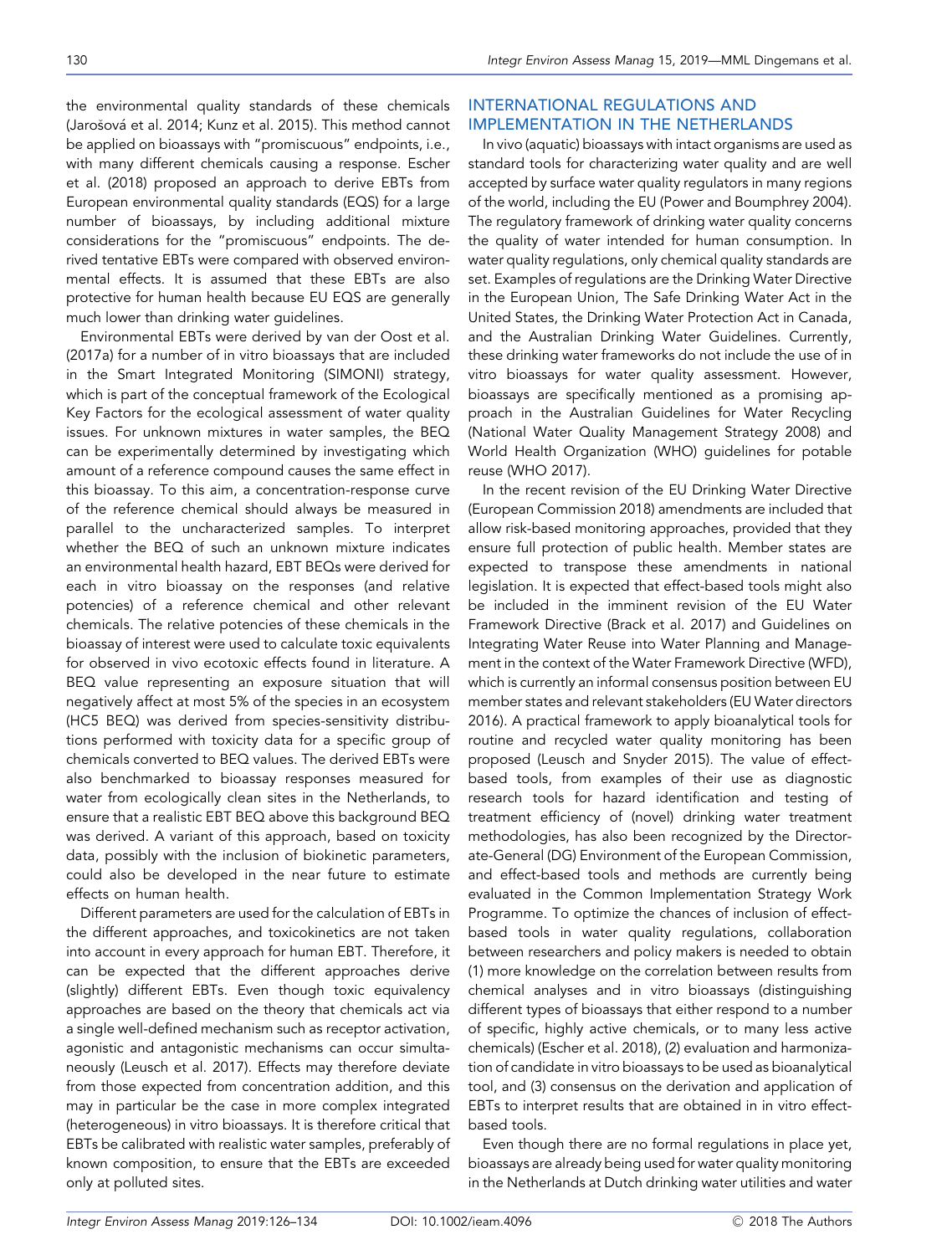laboratories, in particular those that produce drinking water from infiltrated surface water. A panel of in vitro bioassays is included in the SIMONI strategy for water quality assessment that is regularly applied by many Dutch water boards (Van der Oost et al. 2017a, 2017b). The selection of in vitro bioassays in the SIMONI panel was based on Waternet research and earlier studies in which in vitro bioassays were evaluated for their use in water quality monitoring (Willemsen et al. 1995; van der Linden et al. 2008; Macova et al. 2011; Escher et al. 2014). It has recently also been proposed to use in vitro bioassays for specific toxic mechanisms (activation of the aryl hydrocarbon receptor and androgen receptor antagonism) to monitor the presence of all dioxin-like compounds in drinking water by their total activity instead of measuring concentration of a limited number of such chemicals (Houtman et al. 2017).

Dutch Association of River Waterworks RIWA has already replaced the analysis of estrogenic compounds in surface water with the ER-CALUX bioassay (van der Hoek et al. 2015), and other CALUX assays are being considered to monitor the water quality of the Rhine and Meuse. It was recently explored whether in vitro bioassays included in the US Environmental Protection Agency (USEPA) ToxCast database could be used to detect chemicals for which group standards (maximum summed concentrations) are included in the European and/or Dutch Drinking Water Directives. For some of the groups of chemicals, suitable ToxCast assays could be identified although sensitivity and specificity should be improved to be able to detect guideline value concentrations in water (Louisse et al. 2018). In conclusion, the value of in vitro bioassays is generally acknowledged in the Dutch water sector, but the actual use is currently limited, mainly because there is a common knowledge gap with regard to the practice and interpretation of in vitro bioassay data. To successfully implement bioassays for water quality monitoring, water laboratories need to add biological test systems, including appropriate concentration methods, to their repertoire. It may be challenging to select the appropriate set of bioassays, taking into account differences in water sources and applied water treatment technologies, and EBTs to interpret potential risks, but there is ample knowledge in this field that is ready to be applied. Several current Dutch research projects (e.g., projects EMERCHE and RoutinEDA, Zwart et al. [2018]) support the implementation of bioanalytical tools for water quality monitoring.

#### DISCUSSION AND FUTURE PERSPECTIVES

In vitro bioassays are valuable tools that can be used in water quality monitoring alongside chemical analysis. The choice for a particular in vitro bioassay as a bioanalytical tool for effect-based water quality monitoring is based on (1) relevant potential health effects after exposure to chemicals via water and (2) the performance and applicability of the method. As there is a wide range of possible endpoints, models, and technologies, it is critical to appropriately evaluate candidate bioassays for applicability and sensitivity before implementation and to establish EBTs to determine the relevance of observed effects of water samples of unknown composition. The implementation of in vitro assays can thus be further supported by the development of protocols and workflows for the evaluation, use, and implementation of in vitro bioassays for water quality monitoring and guidance for the interpretation of data (i.e., EBTs). A number of other challenges remain, and these are discussed below.

#### Improved efficiency of effect-based tools

The increased support to use in vitro cellular models in bioassays for human health hazard and risk characterization chemicals in food and the environment has resulted in a rapid development of new in vitro bioassays in academic research and biotechnology businesses. For the implementation of an in vitro bioassay as a bioanalytical tool in water quality monitoring, the throughput of a bioassay should be sufficient to process water samples collected in routine monitoring sample campaigns. Not all in vitro bioassays are compatible with high-throughput methods, which was a parameter included in the DEMEAU scoring matrix. However, automation of an in vitro bioassay to achieve a high-throughput mode for cost-effective and rapid measurements may be promising, and it is therefore recommended to explore possibilities to optimize the efficiency of in vitro bioassays by innovative methods such as miniaturization and automation.

#### Optimization of sample preparation

When chemical and effect-based analyses are used in a complementary fashion to achieve the best possible insight in health risks associated with the presence of micropollutants in drinking water and its sources, it is recommended to apply both techniques in the same (type of) water concentrate. To detect effects of environmental water samples in in vitro bioassays, specific sample preparation techniques for preconcentration and sample clean-up are required that extract chemicals within a wide range of physicochemical properties, enrich concentrates to a sufficient extent, and use solvents that do not interfere with biological responses in effect-based analyses. These aspects of sample preparation are less critical in current analytical methods. Nevertheless, for efficiency and to allow a quantitative comparison between the collected data, a water sample concentration method that can be used for both chemical-analytical analysis and effect-based testing in in vitro bioassays is preferred. The volume of a concentrate should suffice to be tested in a battery of bioanalytical tools, which may call for large-volume solid-phase (LVSPE) extraction. It was demonstrated that using large-volume solid-phase extraction of organic chemicals with different physicochemical properties results in less than 30% loss of effect in bioassays applied for water monitoring, and the authors emphasize the need for appropriate extraction procedure controls (Neale et al. 2018). It has been demonstrated that an extraction method developed for bioassays for genotoxicity and endocrine receptor activation could also be used for chemical analyses (Kolkman et al. 2013). Efforts are on-going to optimize this method by using different SPE sorbents. The impacts of different SPE approaches on the presence of different (types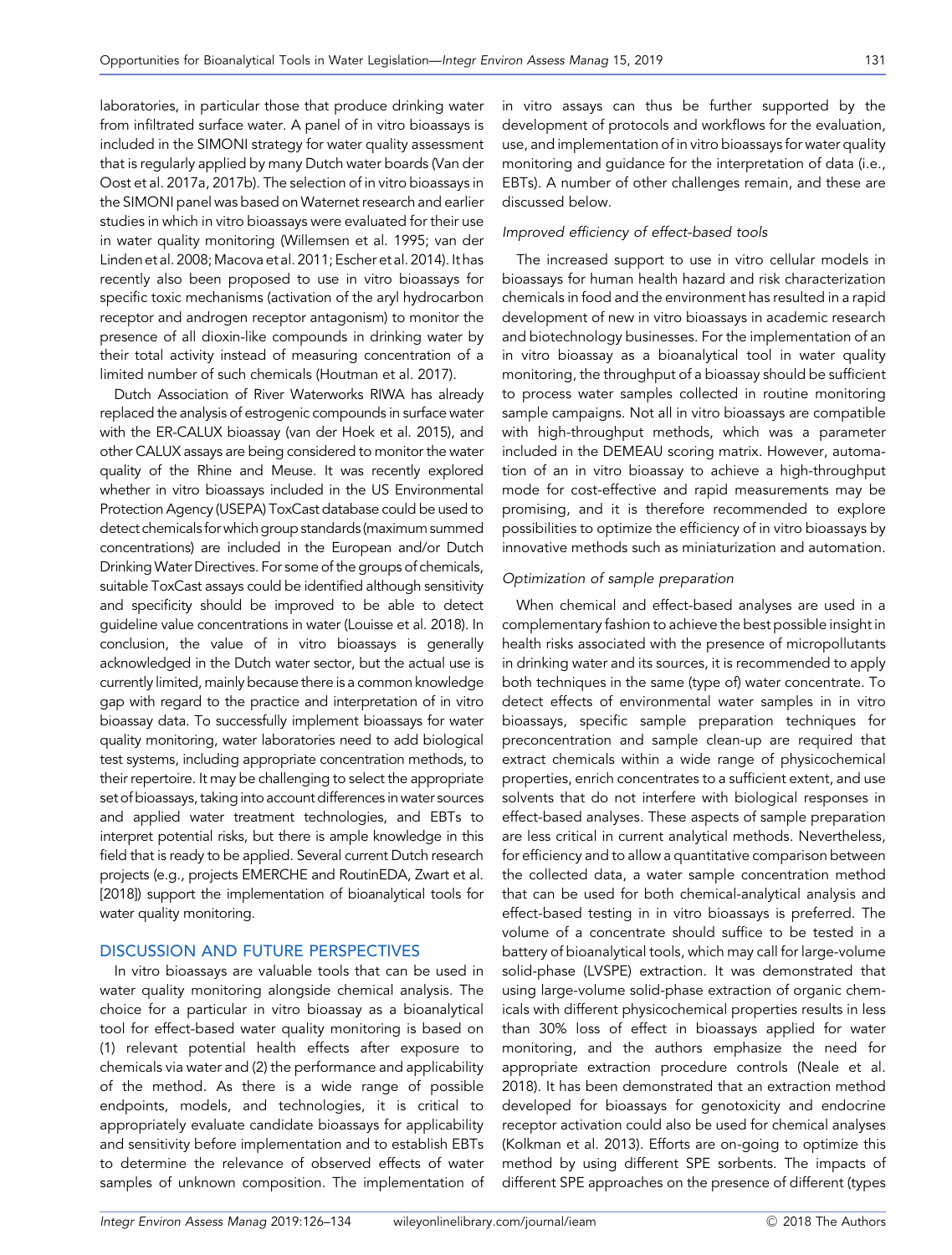of) chemicals in the tested concentrate needs to be more firmly established, as it is known that different types of chemicals behave differently in SPE extraction (Osorio et al. 2018).

#### In vitro data for human health risk assessment

A more mechanistic manner of interpreting in vitro bioassay data can be based on a better understanding (also quantitatively) of the physiological link between cellular and molecular effects in vitro and potentially associated downstream adverse outcomes in the intact organism. This knowledge may be used to determine whether an effect in an in vitro bioassay can be considered acceptable. This is in particular relevant for adaptive stress responses that are the cellular reactions that occur after exposure to various stressors. These responses are detected at lower concentrations than adverse effects and can be reversible (Zhang et al. 2015). An example of such a stressor is oxidative stress. A wide range of chemicals can cause cellular oxidative stress by causing an imbalance between the amount of reactive oxygen species and the protective antioxidant reaction. To prevent reactive damage on proteins, lipids, and DNA, oxidative stress response pathways (regulated by nuclear factor proteins Nrf2 and keap1) are activated; this activation results in the production of proteins with antioxidant and detoxifying capacity. The oxidative stress response has been demonstrated to be a sensitive indicator of environmental exposure to a wide range of chemicals, as well as transformation products and disinfection-by-products (Escher et al. 2013). The quantitative relationship between adaptive stress responses and adverse effects on human health (either reversible or irreversible) is not yet clear. In particular for these types of effect, it is interesting in which effect range the intact organism (humans) may adapt with protective mechanisms, and at what effect size (unacceptable) irreversible adverse effects can occur. Additionally, ADME (absorption, distribution, metabolism, elimination) processes are critical factors in the potential for health effects of chemicals, and the inclusion of an assessment of the effect of ADME is well established in the pharmaceutical industry and can be used to improve the predictivity of in vitro bioassays.

#### Uncertainties will remain

Effect-based trigger values are used to interpret responses induced by water samples of unknown chemical composition and to prioritize samples for further chemical analysis and health risk assessment. In this manner, EBTs unlock bioassay data for water quality regulation, risk management, and the organization of abatement processes in drinking water production. Because not every bioassay responds to every possible chemical, a certain degree of uncertainty remains in the interpretation of in vitro bioassay data. Part of this uncertainty may be reduced by using toxicity information for individual chemicals to form hypotheses on which chemicals could be responsible for observed bioassay responses ("chemical fingerprinting"). For this aim, toxicity databases

such as the USEPA ToxCast database can be used (Richard et al. 2016). However, countless chemicals are present in water, and for many of these chemicals toxicity data may not (yet) be available. However, it should be noted that uncertainties also exist in a framework using analytical chemistry only. These include the effect of metabolites and a plethora of unknown substances that are not included in the analyses. In addition, for all methods there will be loss of chemicals during sample preparation. Also, in classical chemical-per-chemical risk assessment, certain assumptions cannot be avoided. For example, the drinking water guideline values are based on experimental data extrapolated from other organisms. In addition, guideline values of chemicals in water (which are monitored with analytical chemistry) are designed to prevent adverse health effects, but generally do not take into account potential effects of combined exposure. Although the use of in vitro bioassays is therefore a valuable addition to the available tools for monitoring water quality (as these detect the combined effect of the chemicals in a complex environmental mixture), a number of uncertainties remain when studying effects of unknown substances in in vitro bioassays. In most cases it is not known which compounds of a complex mixture of micropollutants are responsible for the observed response in an in vitro bioassay. Depending on the in vitro bioassay model and the mechanisms of action of the constituents of the mixture, the complete toxic effect of a mixture can also be underestimated (if different mechanisms are summarized in an organ response) or overestimated (if adaptive mechanisms are in place). This argues for the use of a wide range of in vitro bioassays (with regard to mechanisms) and the pursuit of the most efficient combination of analytical chemistry and in vitro bioassays.

#### **CONCLUSION**

Bioanalytical tools are powerful instruments to gain insight in the water quality of different parts of the water cycle. With tailor-made sets of in vitro bioassays, potential effects of lowlevel chemical mixtures in water on either human health or ecological status can be assessed. This approach is increasingly applied by drinking water producers, water regulators, and environmental scientist worldwide. Possibilities for EBM are also increasing in national and international water quality regulations. In addition to applications related to quality control of drinking water sources and production, and management of surface waters including effluents, it is expected that bioanalytical tools can also be successfully applied in quality control processes related to water reuse. Challenges include the most efficient implementation of bioanalytical tools for each specific situation. This concerns in particular the selection of bioassays based on consistent criteria (Schriks et al. 2015), implementation of bioanalytical tools in combination with analytical chemistry (for example for effect-directed analysis), and the interpretation of measured responses in in vitro bioassays by using harmonized EBTs.

Acknowledgment—This work was conducted within the framework of the Joint Research Program of the Dutch water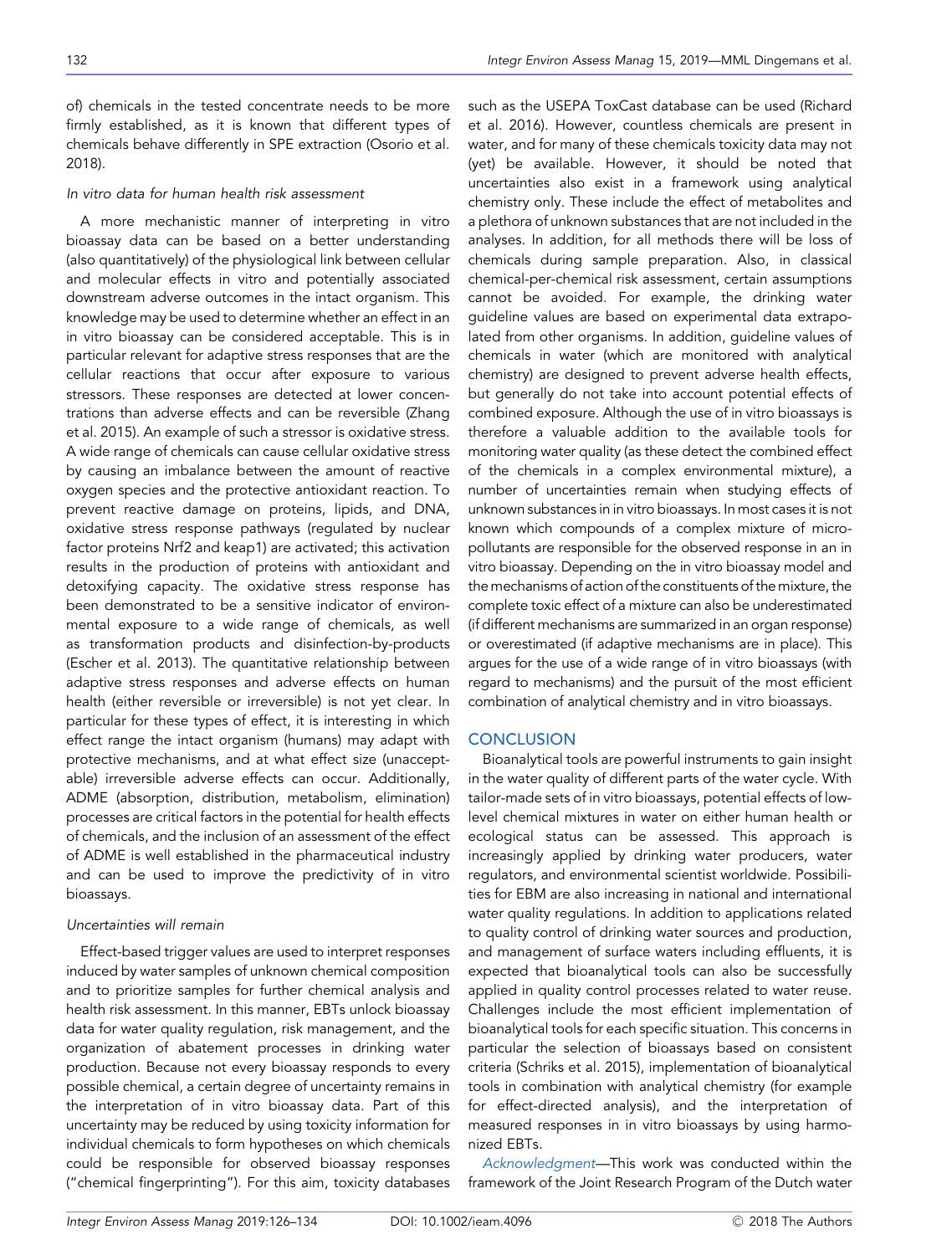companies (BTO; project 400554-180). We acknowledge the EU commission for funding under the European Union's Seventh Framework Programme, the DEMEAU project grant agreement no. 308339, and the SOLUTIONS project under contract number 603437. The authors kindly acknowledge the critical comments of Tineke van der Velden-Slootweg and Varvara Kokkali on the work in this project.

Disclaimer—The authors declare no conflicts of interest.

Data Accessibility—All used information can be obtained by contacting the first author Milou Dingemans (milou. dingemans@kwrwater.nl) or the corresponding author Annemarie van Wezel (annemarie.van.wezel@kwrwater.nl).

#### **REFERENCES**

- Allen TE, Goodman JM, Gutsell S, Russell PJ. 2014. Defining molecular initiating events in the adverse outcome pathway framework for risk assessment. Chem Res Toxicol 27(12):2100–12.
- Ankley GT, Bennett RS, Erickson RJ, Hoff DJ, Hornung MW, Johnson RD, Mount DR, Nichols JW, Russom CL, Schmieder PK, et al. 2010. Adverse outcome pathways: A conceptual framework to support ecotoxicology research and risk assessment. Environ Toxicol Chem 29(3):730–41.
- Baken KA, Sjerps RMA, Schriks M, van Wezel AP. 2018. Toxicological risk assessment and prioritization of drinking water relevant contaminants of emerging concern. Environ Int 118:293–303.
- Bell SM, Chang X, Wambaugh JF, Allen DG, Bartels M, Brouwer KLR, Casey WM, Choksi N, Ferguson SS, Fraczkiewicz G, et al. 2018. In vitro to in vivo extrapolation for high throughput prioritization and decision making. Toxicol In Vitro 47:213–227.
- Brack W, Altenburger R, Schüürmann G, Krauss M, López Herráez D, van Gils J, Slobodnik J, Munthe J, Gawlik BM, van Wezel A, et al. 2015. The SOLUTIONS project: Challenges and responses for present and future emerging pollutants in land and water resources management. Sci Total Environ 503–504:22–31.
- Brack W, Dulio V, Å gerstrand M, Allan I, Altenburger R, Brinkmann M, Bunke D, Burgess RM, Cousins I, Escher BI, et al. 2017. Towards the review of the European Union Water Framework Directive: Recommendations for more efficient assessment and management of chemical contamination in European surface water resources. Sci Total Environ 576:720–737.
- Brand W, de Jongh CM, van der Linden SC, Mennes W, Puijker LM, van Leeuwen CJ, van Wezel AP, Schriks M, Heringa MB. 2013. Trigger values for investigation of hormonal activity in drinking water and its sources using CALUX bioassays. Environ Int 55:109–118.
- Busch W, Schmidt S, Kühne R, Schulze T, Krauss M, Altenburger R. 2016. Micropollutants in European rivers: A mode of action survey to support the development of effect-based tools for water monitoring. Environ Toxicol Chem 5(8):1887–1899.
- Chapman HF, Leusch FDL, Prochazka E, Cumming J, Ross V, Humpage A, Froscio S, Laingam S, Khan SJ, Trinh T, McDonald JA. 2011. A national approach to health risk assessment, risk communication and management of chemical hazards from recycled water. Waterlines report 48. Canberra (AU): National Water Commission. 255 p.
- Conley JM, Evans N, Mash H, Rosenblum L, Schenck K, Glassmeyer S, Furlong ET, Kolpin DW, Wilson VS. 2017. Comparison of in vitro estrogenic activity and estrogen concentrations in source and treated waters from 25 U.S. drinking water treatment plants. Sci Total Environ 579:1610–1617.
- Di Paolo C, Ottermanns R, Keiter S, Ait-Aissa S, Bluhm K, Brack W, Breitholtz M, Buchinger S, Carere M, Chalon C, et al. 2016. Bioassay battery interlaboratory investigation of emerging contaminants in spiked water extracts—Towards the implementation of bioanalytical monitoring tools in water quality assessment and monitoring. Water Res 104:473–484.
- [EC] European Commission. 2018. Review of the directive. Brussels (BE): European Commission. [cited 2018 August 2]. [http://ec.europa.eu/](http://ec.europa.eu/environment/water/water-drink/pdf/revised_drinking_water_directive.pdf) [environment/water/water-drink/pdf/revised\\_drinking\\_water\\_directive.pdf](http://ec.europa.eu/environment/water/water-drink/pdf/revised_drinking_water_directive.pdf)
- Escher B, Leusch F. 2011. Bioanalytical tools in water quality assessment. London (UK): IWA Publishing. 272 p.
- Escher BI, Aїt-Aїssa S, Behnisch PA, Brack W, Brion F, Brouwer A, Buchinger S, Crawford SE, Du Pasquier D, Hamers T, et al. 2018. Effect-based trigger values for in vitro and in vivo bioassays performed on surface water extracts supporting the environmental quality standards (EQS) of the European Water Framework Directive. Sci Total Environ 628–629:748–765.
- Escher BI, Allinson M, Altenburger R, Bain PA, Balaguer P, Busch W, Crago J, Denslow ND, Dopp E, Hilscherova K, et al. 2014. Benchmarking organic micropollutants in wastewater, recycled water and drinking water with in vitro bioassays. Environ Sci Technol 48(3):1940–56.
- Escher BI, Neale PA, Leusch FD. 2015. Effect-based trigger values for in vitro bioassays: Reading across from existing water quality guideline values. Water Res 81:137–48.
- Escher BI, van Daele C, Dutt M, Tang JY, Altenburger R. 2013. Most oxidative stress response in water samples comes from unknown chemicals: The need for effect-based water quality trigger values. Environ Sci Technol 47 (13):7002–11.
- EU Water Directors. 2016. Guidelines on integrating water reuse into water planning and management in the context of the WFD. Brussels (BE): European Commission. [cited 2018 August 2]. [http://ec.europa.eu/](http://ec.europa.eu/environment/water/pdf/Guidelines_on_water_reuse.pdf) [environment/water/pdf/Guidelines\\_on\\_water\\_reuse.pdf](http://ec.europa.eu/environment/water/pdf/Guidelines_on_water_reuse.pdf)
- Fedak KM, Bernal A, Capshaw ZA, Gross S. 2015. Applying the Bradford Hill criteria in the 21st century: How data integration has changed causal inference in molecular epidemiology. Emerg Themes Epidemiol 12:14.
- Fischer FC, Henneberger L, König M, Bittermann K, Linden L, Goss KU, Escher BI. 2017. Modeling exposure in the Tox21 in vitro bioassays. Chem Res Toxicol 30(5):1197–1208.
- GBD 2016 DALYs and HALE Collaborators. 2017. Global, regional, and national disability-adjusted life-years (DALYs) for 333 diseases and injuries and healthy life expectancy (HALE) for 195 countries and territories, 1990–2016: A systematic analysis for the Global Burden of Disease Study 2016. Lancet 390(10100):1260–1344.
- Hamers T, Legler J, Blaha L, Hylland K, Marigomez I, Schipper CA, Segner H, Vethaak AD, Witters H, et al. 2013. Expert opinion on toxicity profiling report from a NORMAN expert group meeting. Integr Environ Assess Manag 9(2):185–191.
- Health Council of the Netherlands. 2014. Risks of prenatal exposure to substances. The Hague (NL): Health Council of the Netherlands. Publication no. 2014/05.
- Hollender J, Schymanski EL, Singer HP, Ferguson PL. 2017. Nontarget screening with high resolution mass spectrometry in the environment: Ready to go? Environ Sci Technol 51(20):11505–11512.
- Houtman C, Kroesbergen J, Behnisch P, Brouwer B, Felzel E. 2017. Bioassays als alternatief voor chemische monitoring van PCB's en PAK's? The Hague (NL): Koninklijk Nederlands Waternetwerk. [cited 2018 August 2]. [https://](https://www.h2owaternetwerk.nl/vakartikelen/1461-bioassays-als-alternatief-voor-chemische-monitoring-van-pcb-s-en-pak-s) [www.h2owaternetwerk.nl/vakartikelen/1461-bioassays-als-alternatief](https://www.h2owaternetwerk.nl/vakartikelen/1461-bioassays-als-alternatief-voor-chemische-monitoring-van-pcb-s-en-pak-s)[voor-chemische-monitoring-van-pcb-s-en-pak-s](https://www.h2owaternetwerk.nl/vakartikelen/1461-bioassays-als-alternatief-voor-chemische-monitoring-van-pcb-s-en-pak-s)
- Jarošová B, Bláha L, Giesy JP, Hilscherová K. 2014. What level of estrogenic activity determined by in vitro assays in municipal waste waters can be considered as safe? Environ Int 64:98–109.
- Kienle C, Kase R, Werner I. 2011. Evaluation of bioassays and wastewater quality: In vitro and in vivo bioassays for the performance review in the Project "Strategy MicroPoll". Duebendorf (CH): Swiss Centre for Applied Ecotoxicology, Eawag-EPFL.
- Kolkman A, Schriks M, Brand W, Bäuerlein PS, van der Kooi MM, van Doorn RH, Emke E, Reus AA, van der Linden SC, de Voogt P, Heringa MB. 2013. Sample preparation for combined chemical analysis and in vitro bioassay application in water quality assessment. Environ Toxicol Pharmacol 36(3):1291–1303.
- Kunz PY, Kienle C, Carere M, Homazava N, Kase R. 2015. In vitro bioassays to screen for endocrine active pharmaceuticals in surface and waste waters. J Pharm Biomed Anal 106:107–115.
- Kunz PY, Simon E, Creusot N, Jayasinghe BS, Kienle C, Maletz S, Schifferli A, Schönlau C, At-Assa S, Denslow ND, Hollert H, et al. 2017. Effect-based tools for monitoring estrogenic mixtures: Evaluation of five in vitro bioassays. Water Res 110:378–388.